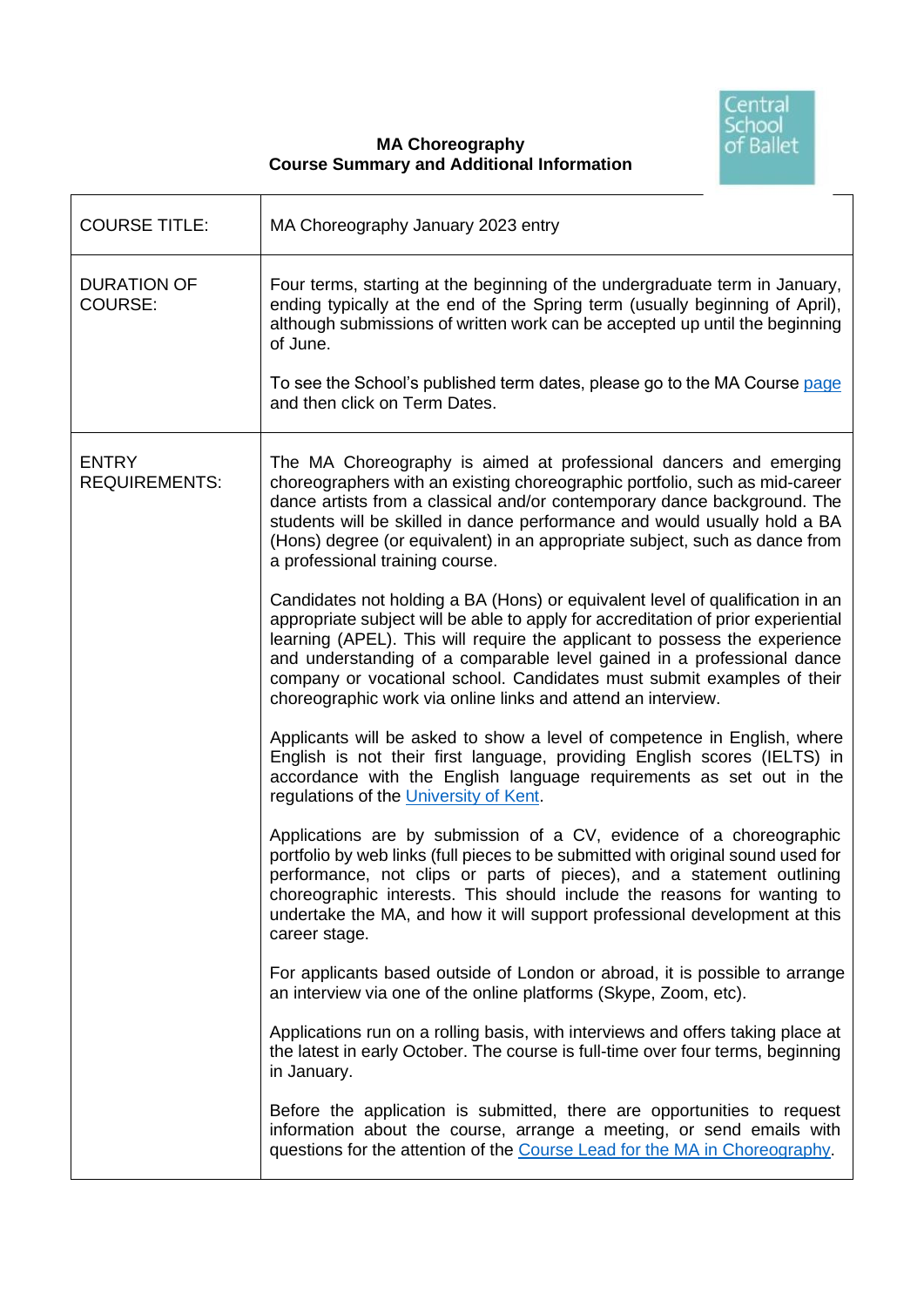| <b>COURSE OUTLINE:</b>              | The MA Choreography course encourages critical engagement with<br>questions around defining and redefining dance, drawing on the work of key<br>practitioners as listed in the module specifications. It encourages<br>choreographers to develop artistic individuality in establishing their own<br>distinctive choreographic 'voice', with the potential to contribute to the<br>development of the art form of dance through exploring new directions in<br>which it can evolve.<br>The focus of the MA in Choreography is choreography and research, and<br>involves the development and refinement of prepared material for dance<br>performance that may happen in studio, theatre, site-specific locations, on<br>film or video and online / digital platforms.<br>The course is unique in providing a specialisation in ballet, although there is<br>scope within the course for traditional practices, both past and current to be<br>redefined, expanded and developed. Students are given the opportunity to<br>investigate the process of choreography by interrogating, identifying,<br>developing and modifying their existing skills.                                                                                                                                                                                                                                                                                                                                                                                          |
|-------------------------------------|-----------------------------------------------------------------------------------------------------------------------------------------------------------------------------------------------------------------------------------------------------------------------------------------------------------------------------------------------------------------------------------------------------------------------------------------------------------------------------------------------------------------------------------------------------------------------------------------------------------------------------------------------------------------------------------------------------------------------------------------------------------------------------------------------------------------------------------------------------------------------------------------------------------------------------------------------------------------------------------------------------------------------------------------------------------------------------------------------------------------------------------------------------------------------------------------------------------------------------------------------------------------------------------------------------------------------------------------------------------------------------------------------------------------------------------------------------------------------------------------------------------------------------------------------|
| <b>KEY</b><br><b>PURPOSE</b>        | The aims of the MA Choreography are designed to:                                                                                                                                                                                                                                                                                                                                                                                                                                                                                                                                                                                                                                                                                                                                                                                                                                                                                                                                                                                                                                                                                                                                                                                                                                                                                                                                                                                                                                                                                              |
| <b>AND FEATURE OF</b><br>THE COURSE | Develop an in-depth awareness and critical appreciation of a range<br>of influences, values and attitudes informing past and current<br>choreographic practice within the ballet sector.<br>Develop an understanding, in both depth and breadth, of the<br>processes involved in creating, preparing and rehearsing<br>choreography for public performance.<br>Develop advanced, practical and conceptual research skills<br>$\bullet$<br>resulting in choreographic work based on a mastery of complex and<br>specialised knowledge of ballet and, as appropriate, contemporary<br>dance and other movement forms.<br>Equip students to explore, challenge and develop their own<br>individual choreographic practice through sustained personal,<br>critical reflection and intensive engagement with creative processes<br>at the highest level.<br>Develop choreographers who are able to synthesise technical<br>expertise, specialisedknowledge, creative originality, and who are<br>able to demonstrate professional choreographic competencies<br>appropriate to postgraduate level.<br>Encourage advanced, independent learning and the ability to be<br>$\bullet$<br>articulate, reflective practitioners, prepared for employment, with<br>the ability to take full responsibility for furthering their own artistic<br>and personal development.<br>Develop choreographers who, through sophisticated research and<br>exploratory practice, can make a distinctive contribution to the<br>dance profession at the highest level. |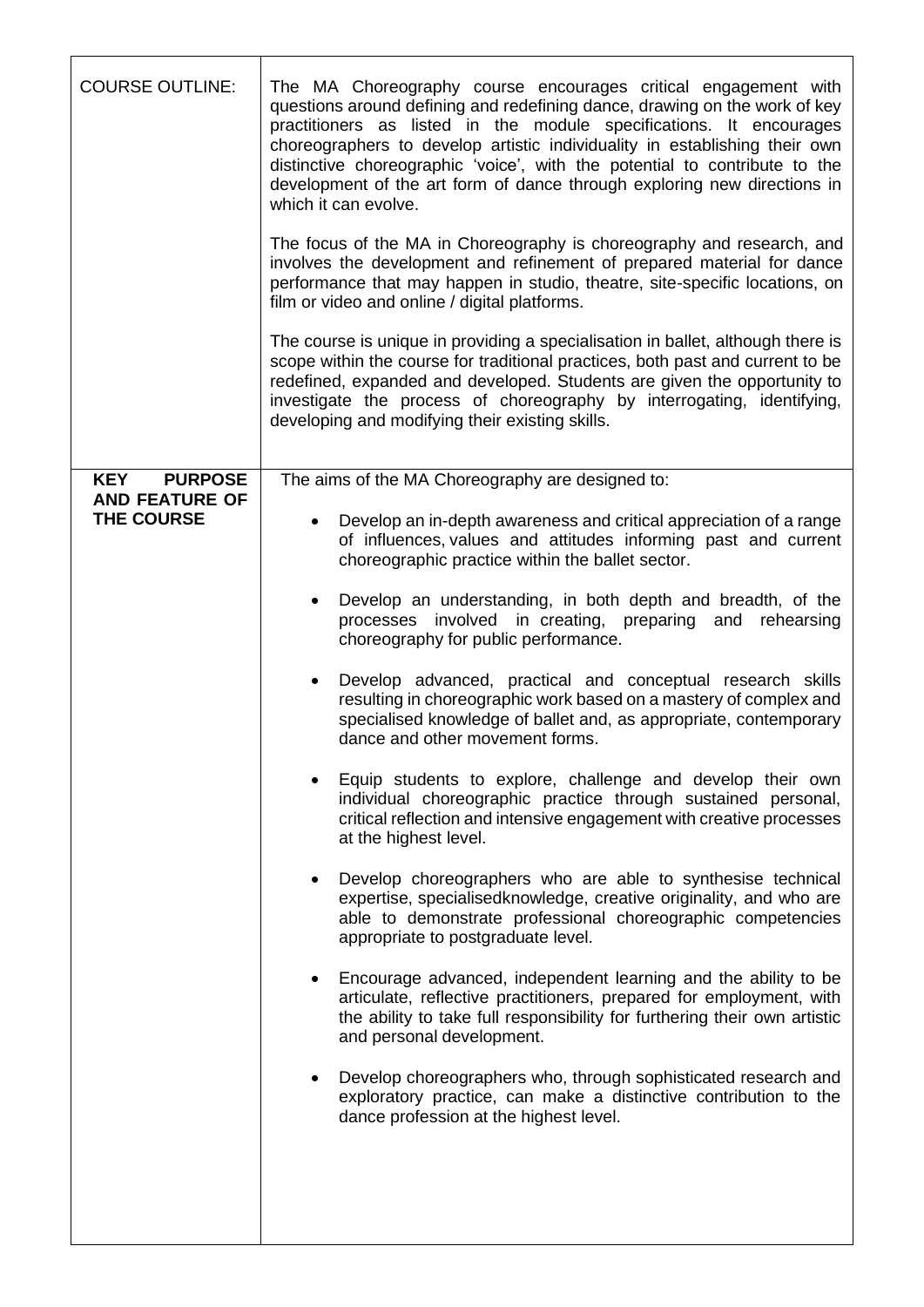| <b>CORE MODULES</b><br><b>ANDANY</b><br><b>OPTIONAL</b><br><b>MODULES:</b><br>(Including no of<br>credits) | There are five modules on the MA and all the modules are compulsory. There<br>is the scope tocomplete modules in a timeframe that works around other<br>professional commitments and individual projects.                                                                                                                                                                                                                                                                                                                                                                                                                                                                                                                                                                                                                                                                                                                                                                                                                                                                                                                                                                                                                                                                                                                                                                                                                                                                                                                                                                                                                                                                                              |                                                         |                                       |                      |
|------------------------------------------------------------------------------------------------------------|--------------------------------------------------------------------------------------------------------------------------------------------------------------------------------------------------------------------------------------------------------------------------------------------------------------------------------------------------------------------------------------------------------------------------------------------------------------------------------------------------------------------------------------------------------------------------------------------------------------------------------------------------------------------------------------------------------------------------------------------------------------------------------------------------------------------------------------------------------------------------------------------------------------------------------------------------------------------------------------------------------------------------------------------------------------------------------------------------------------------------------------------------------------------------------------------------------------------------------------------------------------------------------------------------------------------------------------------------------------------------------------------------------------------------------------------------------------------------------------------------------------------------------------------------------------------------------------------------------------------------------------------------------------------------------------------------------|---------------------------------------------------------|---------------------------------------|----------------------|
|                                                                                                            | Module<br>Code                                                                                                                                                                                                                                                                                                                                                                                                                                                                                                                                                                                                                                                                                                                                                                                                                                                                                                                                                                                                                                                                                                                                                                                                                                                                                                                                                                                                                                                                                                                                                                                                                                                                                         | <b>Module Title</b>                                     | When module<br>usually takes<br>place | Number of<br>credits |
|                                                                                                            | <b>CSB 401</b>                                                                                                                                                                                                                                                                                                                                                                                                                                                                                                                                                                                                                                                                                                                                                                                                                                                                                                                                                                                                                                                                                                                                                                                                                                                                                                                                                                                                                                                                                                                                                                                                                                                                                         | Choreography: Practice<br>and Principles                | Term One                              | 30                   |
|                                                                                                            | <b>CSB 402</b>                                                                                                                                                                                                                                                                                                                                                                                                                                                                                                                                                                                                                                                                                                                                                                                                                                                                                                                                                                                                                                                                                                                                                                                                                                                                                                                                                                                                                                                                                                                                                                                                                                                                                         | Choreography: Theories<br>and Practice                  | Terms Two and<br><b>Three</b>         | 30                   |
|                                                                                                            | <b>CSB 403</b>                                                                                                                                                                                                                                                                                                                                                                                                                                                                                                                                                                                                                                                                                                                                                                                                                                                                                                                                                                                                                                                                                                                                                                                                                                                                                                                                                                                                                                                                                                                                                                                                                                                                                         | Choreography for<br>Performance                         | Terms Two and<br><b>Three</b>         | 30                   |
|                                                                                                            | <b>CSB 404</b>                                                                                                                                                                                                                                                                                                                                                                                                                                                                                                                                                                                                                                                                                                                                                                                                                                                                                                                                                                                                                                                                                                                                                                                                                                                                                                                                                                                                                                                                                                                                                                                                                                                                                         | The Choreographer in the<br><b>Professional Context</b> | All Terms<br>(One-Four)               | 30                   |
|                                                                                                            | <b>CSB 405</b>                                                                                                                                                                                                                                                                                                                                                                                                                                                                                                                                                                                                                                                                                                                                                                                                                                                                                                                                                                                                                                                                                                                                                                                                                                                                                                                                                                                                                                                                                                                                                                                                                                                                                         | <b>Professional Performance</b><br>Project              | <b>Term Four</b>                      | 60                   |
|                                                                                                            | <b>Compulsory modules:</b> All modules are compulsory                                                                                                                                                                                                                                                                                                                                                                                                                                                                                                                                                                                                                                                                                                                                                                                                                                                                                                                                                                                                                                                                                                                                                                                                                                                                                                                                                                                                                                                                                                                                                                                                                                                  |                                                         |                                       |                      |
|                                                                                                            | <b>Award: MA Choreography</b><br><b>Credit requirements: 180 from the above specific level 7 modules</b>                                                                                                                                                                                                                                                                                                                                                                                                                                                                                                                                                                                                                                                                                                                                                                                                                                                                                                                                                                                                                                                                                                                                                                                                                                                                                                                                                                                                                                                                                                                                                                                               |                                                         |                                       |                      |
| <b>METHOD OF STUDY:</b><br>(for example,<br>lectures,<br>seminars, work<br>placements)                     | A range of learning and teaching methods on the course include:<br>workshops;<br>studio-based practice;<br>tutorials;<br>lectures;<br>theatre visits;<br>$\bullet$<br>working collaboratively with dancers and other theatre professionals;<br>observing and researching the work of other practitioners both past<br>and current; responding to mentor feedback and peer review; and<br>engaging in reflective / evaluative practice.<br>Studio practice, including working with dancers and preparing material for<br>performance, is central to the development of choreographic skill and<br>understanding. The learning and teaching methods support the development<br>of independent learners, although supervised / collaborative learning and<br>peer review also feature as integral to the programme. Assessment will be<br>through a mixture of studio presentation, public performance, verbal<br>presentation and written submission.<br>Places on the MA Choreography are restricted to no more than 3 students<br>in one cohort to ensure students gain close access to individual, bespoke<br>mentor support and opportunities to rehearse and stage work. Students are<br>expected to meet regularly with the lead tutor (some meetings may be done<br>through online conference calls) and negotiate the timing of projects and the<br>completionof assessments.<br>Feedback is given through tutorials and one to one discussion. For each<br>module students receive a written summary of the feedback, usually around<br>500 words per module, with the marks. We aim to give verbal feedback within<br>10 days of an individual assessment and the written feedback is provided |                                                         |                                       |                      |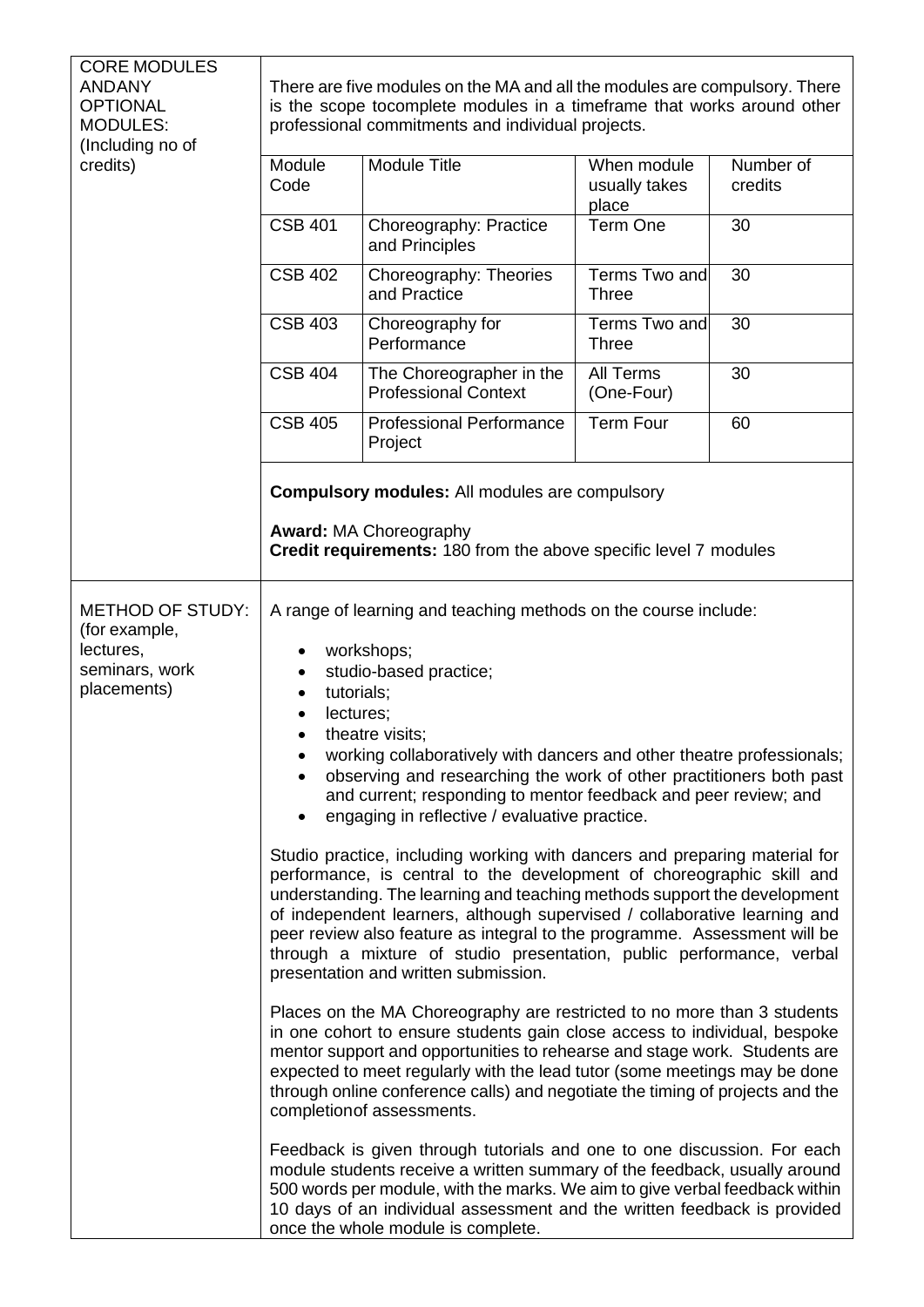|                                                                                                                                             | There are no supervised or assessed placements as part of this course,<br>however as part of the portfolio work students can arrange their own<br>observational visits or learning activities, for example watching other<br>choreographers rehearse or going to the theatre.<br>The choreographers will also develop independent professional projects<br>within the framework of the MA.                                                                              |  |  |
|---------------------------------------------------------------------------------------------------------------------------------------------|-------------------------------------------------------------------------------------------------------------------------------------------------------------------------------------------------------------------------------------------------------------------------------------------------------------------------------------------------------------------------------------------------------------------------------------------------------------------------|--|--|
| <b>WORKLOAD</b> (including<br>number of contact<br>hours with School staff<br>and expected self-<br>study):                                 | During the course there is on-going mentor support, with mentors meeting<br>with students throughout the four terms. The on-going mentoring and tutor<br>supervision from members of staff and visiting professionals consists of<br>tutorials, seminars, lectures and workshops as well as one-to-one coaching<br>and guidance. The range of areas covered includes aspects of both creative<br>working and business, leadership and career guidance.                  |  |  |
|                                                                                                                                             | Understanding the needs of professional company and freelance dance<br>artists, the course offers as much flexibility as possible to organise projects<br>around other dance work, along with the possibility to work away from the<br>school using dance company members and other colleagues as dancers on<br>creative projects, although sufficient time must be allocated to carry out<br>necessary research and preparation.                                       |  |  |
|                                                                                                                                             | Within all modules students will engage in both academic and practice-based<br>research. Students are expected to carry out independent study, managing<br>workloads and meeting deadlines. A high proportion of the work is through<br>self-study. Feedback and discussion can occur through emails, online<br>meetings, and by phone, in addition to face-to-face meetings. At least 16 hours<br>a week should be dedicated to private study and project preparation. |  |  |
|                                                                                                                                             | Observation of rehearsals and feedback from the tutor during a rehearsal<br>period will be at least once or twice a week.                                                                                                                                                                                                                                                                                                                                               |  |  |
|                                                                                                                                             | At times throughout the course, choreographers need to be available to work<br>intensively on a full-time basis towards completing projects including<br>rehearsals in the studio, working with other collaborators and meeting with<br>relevant tutors.                                                                                                                                                                                                                |  |  |
| THE OVERALL<br><b>METHODS OF</b><br><b>ASSESSMENT FOR</b><br>THE MODULES (for<br>example exams, course<br>work orpractical<br>assignments): | <b>CSB 401</b> Studio based performance (70%), with a supporting<br>verbalpresentation (30%)                                                                                                                                                                                                                                                                                                                                                                            |  |  |
|                                                                                                                                             | <b>CSB 402</b> Workshop series or lecture demonstration (70%), with a<br>$\bullet$<br>supporting written submission (30%)                                                                                                                                                                                                                                                                                                                                               |  |  |
|                                                                                                                                             | CSB 403 Assessment final performance (100%)                                                                                                                                                                                                                                                                                                                                                                                                                             |  |  |
|                                                                                                                                             | <b>CSB 404</b> Submission of portfolio (100%)                                                                                                                                                                                                                                                                                                                                                                                                                           |  |  |
|                                                                                                                                             | <b>CSB 405</b><br>Professional Performance Project: Assessment<br>ot<br>performance in the theatre (80%) with reflective written submission<br>$(20\%)$ .                                                                                                                                                                                                                                                                                                               |  |  |
| AWARD: the award<br>students will receive<br>on successful<br>completion of their<br>course:                                                | MA Choreography<br>The degree is validated and awarded by the University of Kent.                                                                                                                                                                                                                                                                                                                                                                                       |  |  |
|                                                                                                                                             |                                                                                                                                                                                                                                                                                                                                                                                                                                                                         |  |  |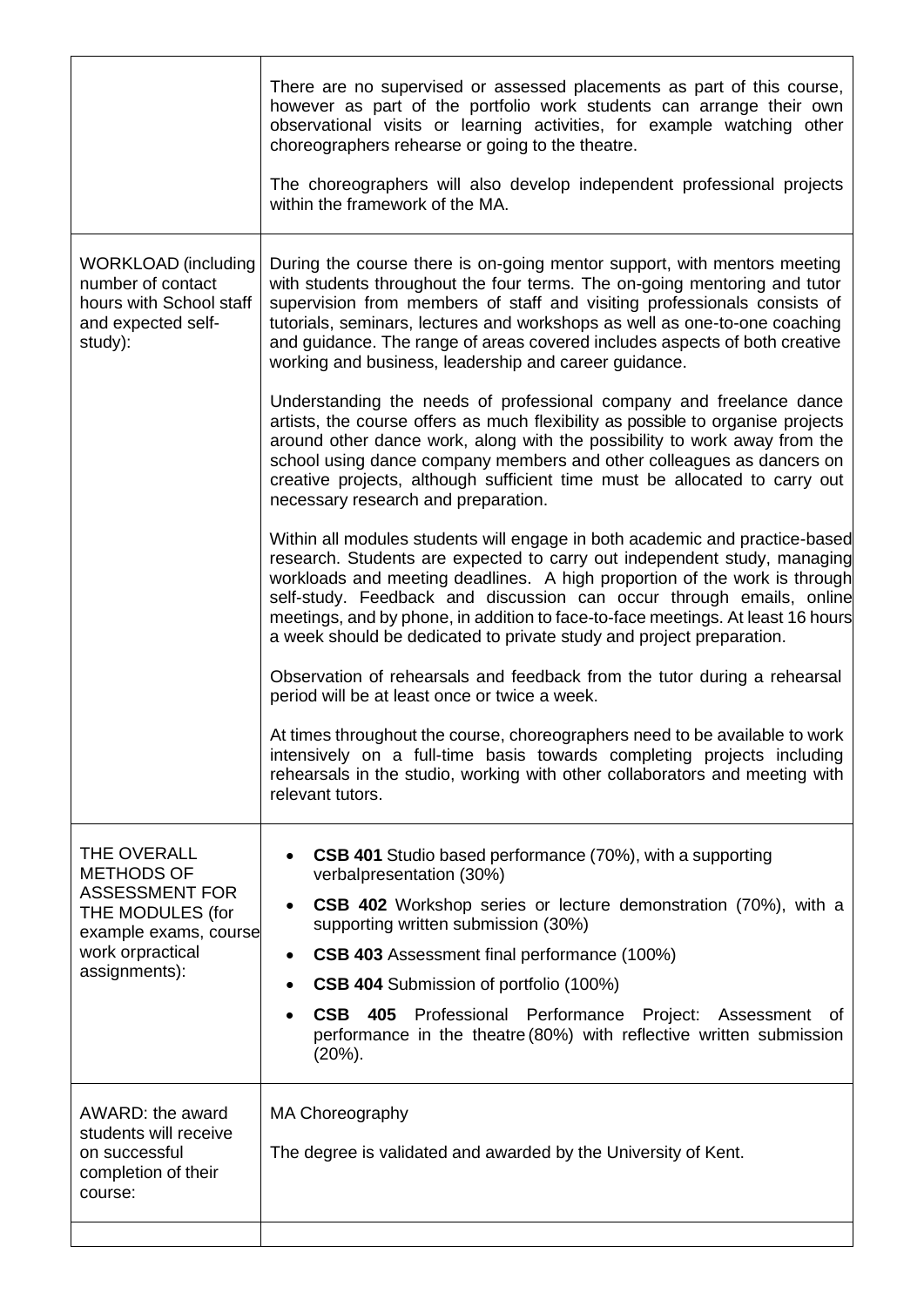| IS TAUGHT:                                                        |                                                                                                                                                                                                                                                                                                                                                                                                                                                                                                                                 | theatres, studios, galleries etc. as well as filming locations.<br>of the cohort will be arranged in the case of working remotely.            | WHERE THE COURSE The course will take place in part on site at Central School of Ballet in London,<br>UK, with options for remote working. 'Tutorials and mentoring will be<br>delivered either in person or online; a blend of in-person and online delivery<br>can be negotiated for non-UK-based students. The Course Team will work<br>with students to negotiate an optimum pattern of delivery that best supports<br>the individual student's success on the Course. Projects may take place at<br>Central School of Ballet as well as on location at other dance venues -<br>Students based overseas may have the option to work remotely. UK-based<br>students will also have that option with an invitation to come to site whenever<br>feasible for all candidates. To ensure collaborative learning, online meetings |
|-------------------------------------------------------------------|---------------------------------------------------------------------------------------------------------------------------------------------------------------------------------------------------------------------------------------------------------------------------------------------------------------------------------------------------------------------------------------------------------------------------------------------------------------------------------------------------------------------------------|-----------------------------------------------------------------------------------------------------------------------------------------------|---------------------------------------------------------------------------------------------------------------------------------------------------------------------------------------------------------------------------------------------------------------------------------------------------------------------------------------------------------------------------------------------------------------------------------------------------------------------------------------------------------------------------------------------------------------------------------------------------------------------------------------------------------------------------------------------------------------------------------------------------------------------------------------------------------------------------------|
| <b>LENGTH OF THE</b><br><b>MODULES:</b>                           | The School academic year is 38.5 weeks. Length of delivery of modules<br>is varied:                                                                                                                                                                                                                                                                                                                                                                                                                                             |                                                                                                                                               |                                                                                                                                                                                                                                                                                                                                                                                                                                                                                                                                                                                                                                                                                                                                                                                                                                 |
|                                                                   | <b>Module Code</b>                                                                                                                                                                                                                                                                                                                                                                                                                                                                                                              | <b>Module Title</b>                                                                                                                           | <b>Delivered over:</b>                                                                                                                                                                                                                                                                                                                                                                                                                                                                                                                                                                                                                                                                                                                                                                                                          |
|                                                                   | <b>CSB 401</b>                                                                                                                                                                                                                                                                                                                                                                                                                                                                                                                  | Choreography Practice<br>and Principles                                                                                                       | 12.5-13 weeks                                                                                                                                                                                                                                                                                                                                                                                                                                                                                                                                                                                                                                                                                                                                                                                                                   |
|                                                                   | <b>CSB 402</b>                                                                                                                                                                                                                                                                                                                                                                                                                                                                                                                  | Choreography Theories<br>and Practice                                                                                                         | 25 weeks                                                                                                                                                                                                                                                                                                                                                                                                                                                                                                                                                                                                                                                                                                                                                                                                                        |
|                                                                   | <b>CSB 403</b>                                                                                                                                                                                                                                                                                                                                                                                                                                                                                                                  | Choreography<br>for<br>Performance                                                                                                            | 25 weeks                                                                                                                                                                                                                                                                                                                                                                                                                                                                                                                                                                                                                                                                                                                                                                                                                        |
|                                                                   | <b>CSB 404</b>                                                                                                                                                                                                                                                                                                                                                                                                                                                                                                                  | The Choreographer in<br>Professional<br>the<br>Context                                                                                        | 77 weeks                                                                                                                                                                                                                                                                                                                                                                                                                                                                                                                                                                                                                                                                                                                                                                                                                        |
|                                                                   | <b>CSB 405</b>                                                                                                                                                                                                                                                                                                                                                                                                                                                                                                                  | Professional<br>Performance Project                                                                                                           | 12.5-13 weeks                                                                                                                                                                                                                                                                                                                                                                                                                                                                                                                                                                                                                                                                                                                                                                                                                   |
| <b>STAFF WHO ARE</b><br><b>DELIVERING THE</b><br><b>TEACHING:</b> | Course Lead MA Choreography<br>Visiting mentors and teachers                                                                                                                                                                                                                                                                                                                                                                                                                                                                    |                                                                                                                                               |                                                                                                                                                                                                                                                                                                                                                                                                                                                                                                                                                                                                                                                                                                                                                                                                                                 |
| THE FEES WHICH<br><b>STUDENTSCAN</b><br><b>EXPECT TO PAY:</b>     | Course fees for the MA Choreography (January 2023 entry) are as follows:<br>£9,978 for UK students<br>£21,200 for Overseas students<br>Full information about fees can be requested from the Senior School<br>Josh. Yeardley@csbschool.co.uk<br>Manager<br>email<br>via<br>or<br>info@csbschool.co.uk. There may be an opportunity during the application<br>process to apply for funding towards fees, although to be eligible for<br>Leverhulme funding, applicants need to show proof of UK citizenship and/or<br>residency. |                                                                                                                                               |                                                                                                                                                                                                                                                                                                                                                                                                                                                                                                                                                                                                                                                                                                                                                                                                                                 |
|                                                                   |                                                                                                                                                                                                                                                                                                                                                                                                                                                                                                                                 |                                                                                                                                               |                                                                                                                                                                                                                                                                                                                                                                                                                                                                                                                                                                                                                                                                                                                                                                                                                                 |
|                                                                   |                                                                                                                                                                                                                                                                                                                                                                                                                                                                                                                                 | Fees Policy (Annex A to the MA Choreography Terms and Conditions) at<br>https://www.centralschoolofballet.co.uk/about-us/policies-procedures/ | For further information on fees please see the School's MA Choreography                                                                                                                                                                                                                                                                                                                                                                                                                                                                                                                                                                                                                                                                                                                                                         |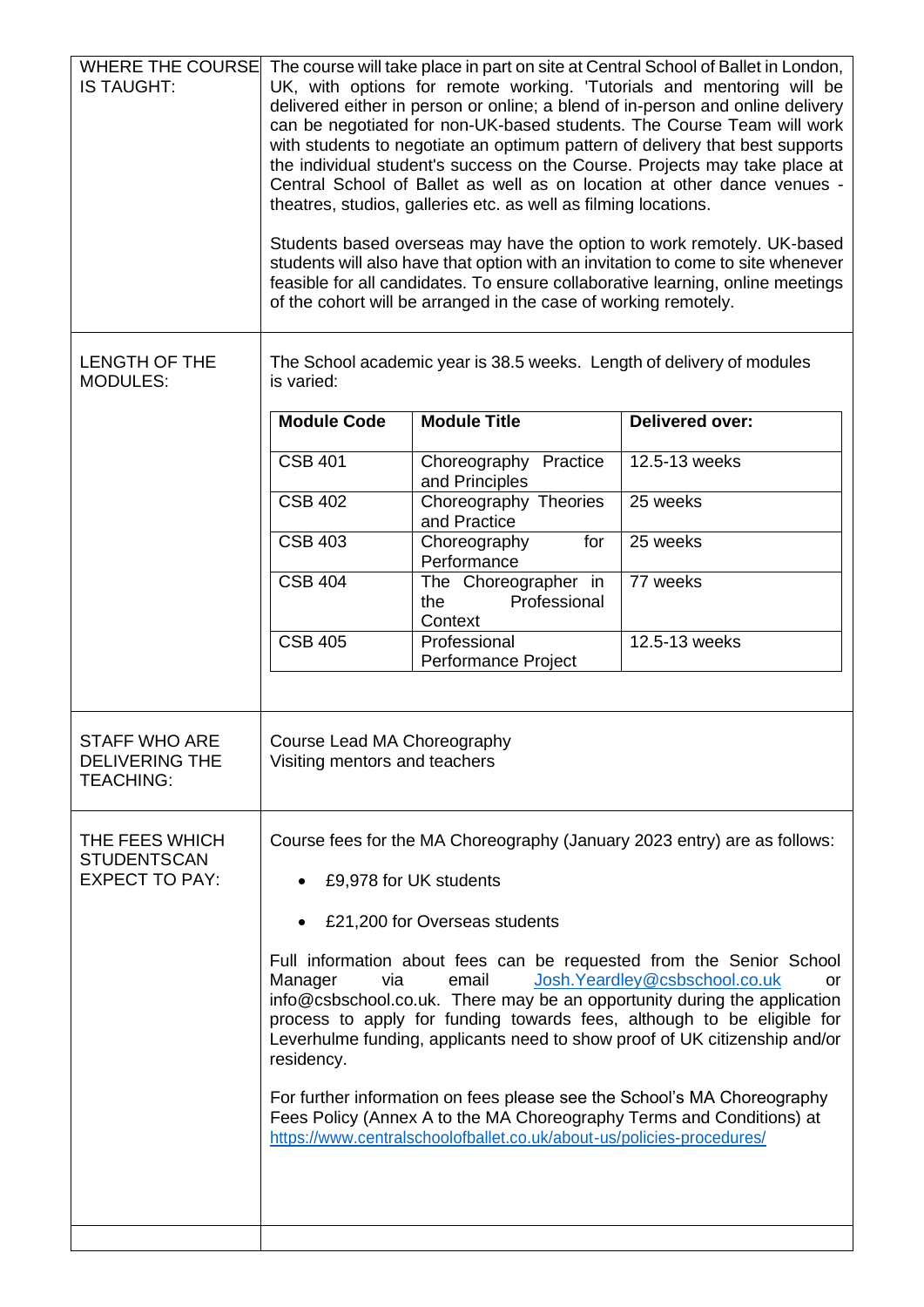| <b>ANY EXTRA COSTS</b>                     | Students are responsible for their own costs of living. Where students are                                                                                                         |
|--------------------------------------------|------------------------------------------------------------------------------------------------------------------------------------------------------------------------------------|
| (in additionto fees)                       | receiving in-person Course delivery, they should take into consideration the                                                                                                       |
| which students may                         | cost of London transport as well as some additional travel costs and                                                                                                               |
| have to pay to                             | expenses linked to producing work.                                                                                                                                                 |
| complete the course<br>and estimated cost: | Other expenses might include:                                                                                                                                                      |
|                                            | Setting up a website, with website domain annual cost of around £20                                                                                                                |
|                                            | Visits to the theatre for performances, at around £20 per ticket, once a                                                                                                           |
|                                            | month for one year = $£240$                                                                                                                                                        |
|                                            | Central students are eligible for a <b>Totum</b> student card, which is valid for                                                                                                  |
|                                            | discounts in shops and theatres. The cost of a student card is currently<br>£26.49, however is subject to annual adjustments.                                                      |
|                                            | Students may wish to take out personal medical insurance, against injury and                                                                                                       |
|                                            | to cover physical treatments during the course. Costs for this will vary<br>depending on the insurance provider and level of cover. Contact the School<br>for further information. |
|                                            | The majority of the School's Courses of study and their assessments can be                                                                                                         |
|                                            | physically demanding. In addition, ballet and other dance and theatre skills<br>by their very nature include elements of risk including injury. Whilst we take                     |
|                                            | reasonably practicable measures to reduce or eliminate these risks, it is not                                                                                                      |
|                                            | possible to eliminate them all. For this reason, you may wish to consider                                                                                                          |
|                                            | taking out private health insurance to support you with any medical treatment<br>that you may require.                                                                             |
|                                            | Overseas students will need to ensure that they are able to meet any medical                                                                                                       |
|                                            | costs whilst a student on the MA Choreography, and are therefore advised<br>to take out private medical insurance.                                                                 |
|                                            | Overseas students will incur additional costs when they apply for the Student                                                                                                      |
|                                            | Visa.<br>https://www.gov.uk/student-visa<br>Please<br>and<br>see<br>contact                                                                                                        |
|                                            | info@csbschool.co.uk for further information.                                                                                                                                      |
| <b>ADDITIONAL</b>                          | This is a flexible course designed for professional choreographers who wish                                                                                                        |
| <b>COURSE</b>                              | to develop theirchoreographic profile and professional skills. The course has                                                                                                      |
| <b>INFORMATION</b>                         | been developed to allow you to combine critical reflection and practice                                                                                                            |
|                                            | research linked to the making of choreography, with ongoing work as either<br>a freelance dance practitioner or a dance company member.                                            |
|                                            |                                                                                                                                                                                    |
|                                            | You will have opportunity to define your own unique qualities and develop                                                                                                          |
|                                            | your creative voice. Collaborative work with other artists such as composers,<br>designers, film makers and theatre professionals may feature.                                     |
|                                            |                                                                                                                                                                                    |
|                                            | The course is unique in providing postgraduate study within a professional<br>ballet training context. Central School of Ballet is renowned for its well-                          |
|                                            | established association to many areas of the dance industry, including                                                                                                             |
|                                            | leading dance companies. The MA in Choreography is validated by the                                                                                                                |
|                                            | University of Kent and is known for the high calibre of its alumni careers.                                                                                                        |
|                                            | <b>Course Highlights</b>                                                                                                                                                           |
|                                            | The making of choreography is at the centre of all of the work of the MA. The                                                                                                      |
|                                            | majority of the work is studio based, leading to performances. You will have                                                                                                       |
|                                            | the opportunity to explore, challenge and develop your own individual<br>choreographic practice.                                                                                   |
|                                            |                                                                                                                                                                                    |